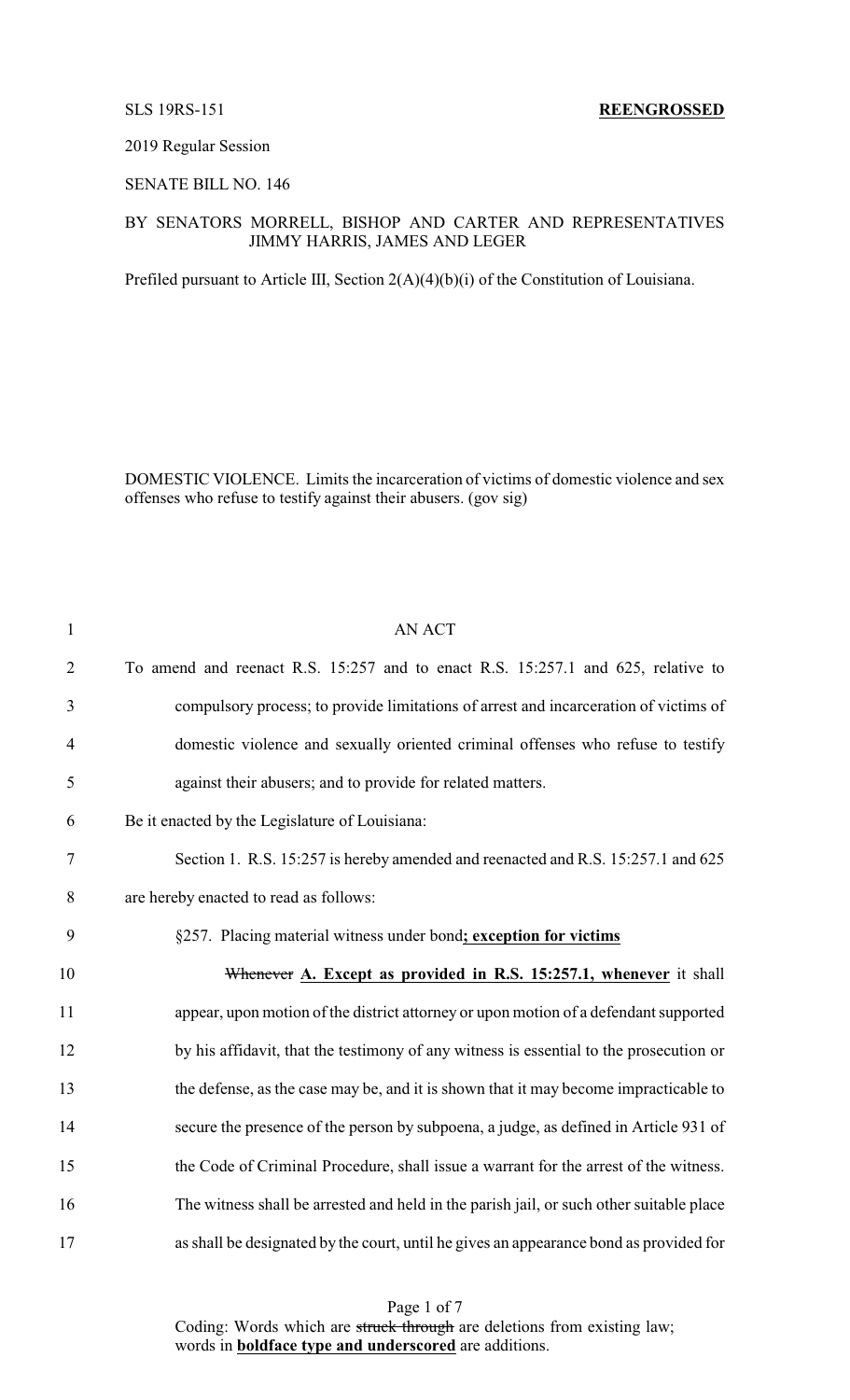defendants when admitted to bail, or until his testimony shall have been given in the cause or dispensed with. **§257.1. Exception for material witness warrants for victims of sex offenses and intimate partner violence; legislative intent A. The legislature hereby finds and declares that domestic violence and sexual assault are major public health problems and violations of human rights. The legislature further finds that in order to be in compliance with the Violence Against Women Act, this statute is meant to discourage the use of material witness warrants and enforce the premise that the use of material witness warrants for victims of intimate partner violence or sex crimes is an extraordinary measure that should only be used when absolutely necessary and that any incarceration shall only occur after all other remedies have been exhausted in order to prevent further victimization and trauma to the victims. B. A judge shall not order a material witness warrant to secure the presence of a victim listed in the indictment or bill of information in a misdemeanor prosecution in cases where the instituted charges are one of a sex offense under R.S. 15:541 or a listed victim in the indictment or bill of information of a misdemeanor offense committed under R.S. 14:34.9 (Battery of a Dating Partner) or R.S. 14:35.3 (Domestic Abuse Battery) that is a pending matter before a court. C.(1) A judge shall not order a material witness warrant to secure the presence of a victim listed in the indictment or bill of information in a felony prosecution in cases where the instituted charges are either: (a) A sex offense under R.S. 15:541. (b) A case where the instituted charges are of an offense committed under: R.S. 14:34.9 (Battery of a Dating Partner), R.S. 14:35.3 (Domestic Abuse Battery), R.S. 14:37.7 (Domestic Abuse Aggravated Assault), R.S. 14:34.9.1 (Aggravated Assault upon a Dating Partner). (c) A case where the victim listed in the indictment or bill of information**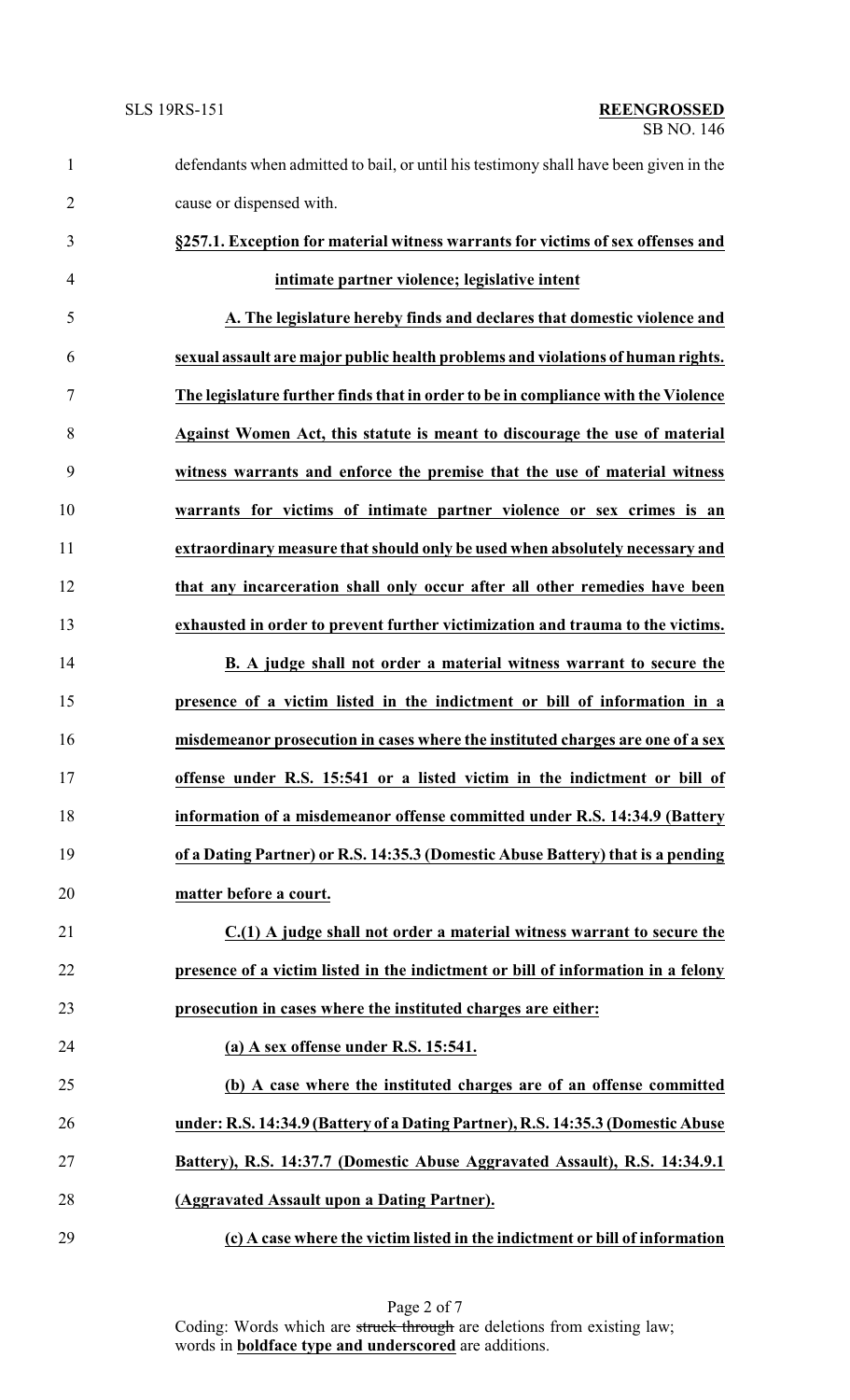| of the current felony charge pending before the court is the current or former    |
|-----------------------------------------------------------------------------------|
| spouse or the current or former dating partner, regardless of whether or not the  |
| individuals reside in the same household that is a pending matter before a court. |
| (2) Notwithstanding Paragraph (1) of this Subsection, a judge may order           |
| a material witness warrant to secure the presence of a victim listed in the       |
| indictment or bill of information in a felony prosecution if the applicant        |
| presents an affidavit to the judge attesting to all of the following:             |
| (a) The efforts made by the applicant to secure the witness's appearance          |
| in court.                                                                         |
| (b) That the testimony of the witness is essential to the prosecution or          |
| defense of a criminal proceeding.                                                 |
| (c) The filing of the affidavit made pursuant to this Section is filed in         |
| compliance with R.S. 46:1844(W).                                                  |
| D. Appearance of the secured victim after execution of the material               |
| witness warrant.                                                                  |
| (1) When a witness who is a victim of any of the above enumerated                 |
| offenses is secured pursuant to a material witness warrant issued by a judge,     |
| notification shall immediately be made to the judge who signed the warrant and    |
| the duty judge or magistrate, as well as the applicant who requested the order.   |
| Upon notification that the witness has been secured:                              |
| (a) Inside of the jurisdiction where the material warrant was issued, the         |
| victim shall be brought before a judge on the next scheduled business day.        |
| (b) Outside of the jurisdiction in which the warrant was issued, the              |
| victim shall be brought before the judge as soon as practically possible.         |
| (2) Once the victim is brought before a judge, the judge shall explore all        |
| available alternatives to incarceration to ensure the victim's appearance in      |
| court.                                                                            |
| (3) The witness shall be notified of the right to retain counsel or, if           |
| indigent, shall be appointed counsel for a bond hearing.                          |
|                                                                                   |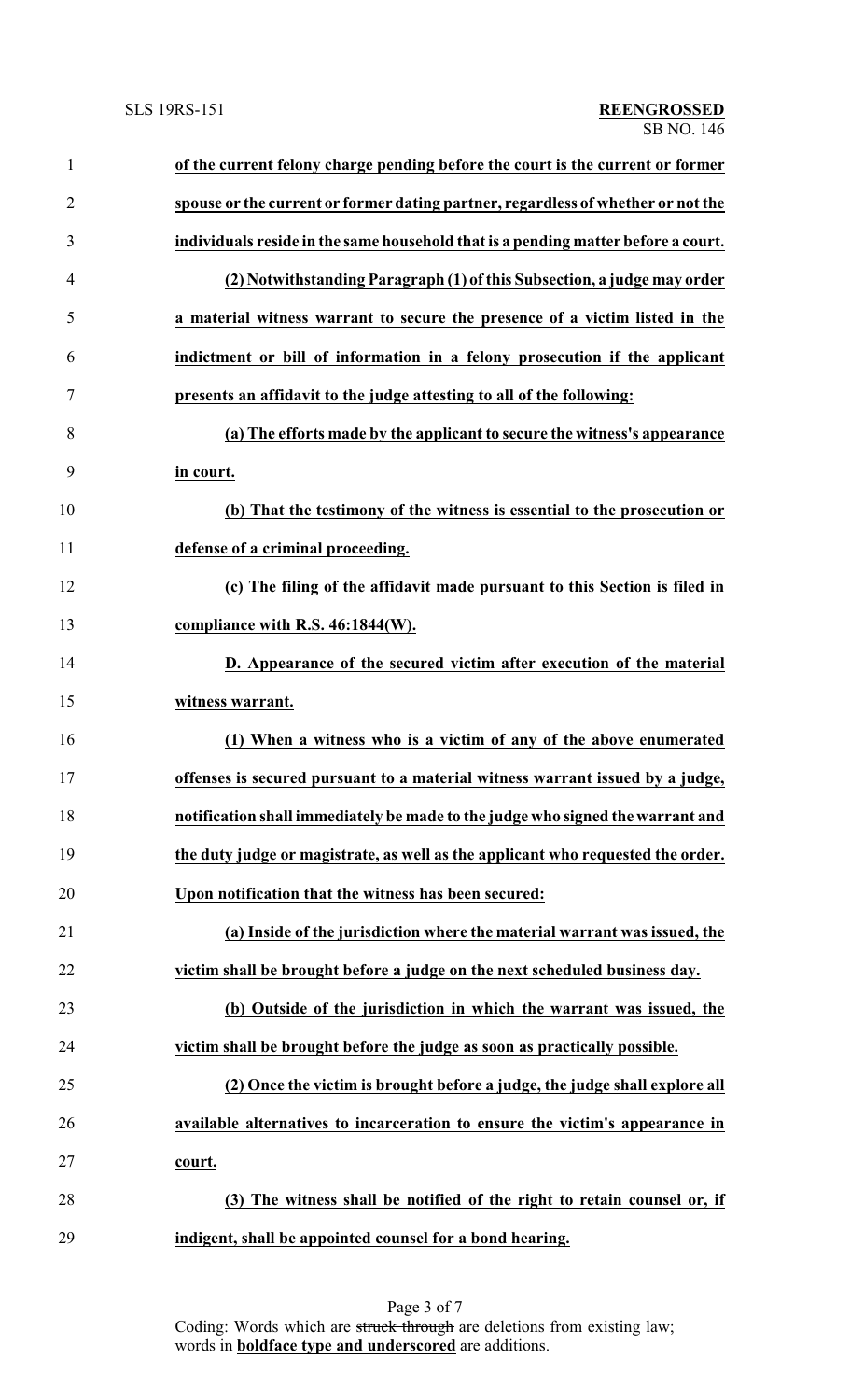| $\mathbf{1}$   | E. Right to bail; presumption in favor of release.                                 |
|----------------|------------------------------------------------------------------------------------|
| $\overline{2}$ | (1) There shall be a presumption that a victim, as defined in Subsection           |
| 3              | C of this Section, be released on his own recognizance.                            |
| 4              | (2) The court shall consider all least restrictive means to ensure the             |
| 5              | witness's appearance in court pursuant to a subpoena, including but not limited    |
| 6              | to imposing conditions of release such as:                                         |
| 7              | (a) Bond supervision or GPS monitoring to be paid by the applicant of              |
| 8              | the warrant.                                                                       |
| 9              | (b) Treatment facilities, shelters, or lodging paid for by the applicant of        |
| 10             | the warrant.                                                                       |
| 11             | (3) The court shall notify the witness of services offered by community            |
| 12             | partners or victim witness assistance coordinators.                                |
| 13             | F. Incarceration.                                                                  |
| 14             | (1) The court shall exhaust all alternatives prior to ordering the                 |
| 15             | incarceration of a victim as defined in Subsection C of this Section.              |
| 16             | (2) If a judge determines there are no alternatives that will secure the           |
| 17             | victim's testimony, then the judge may order that the witness be placed in         |
| 18             | protective custody. If practically possible, a victim shall not be incarcerated in |
| 19             | the same institution as the defendant.                                             |
| 20             | G. Nothing in this Section shall be construed to limit the authority of the        |
| 21             | district attorney or defendant from securing a witness outside the jurisdiction    |
| 22             | of the court. Nothing in this Section shall be construed to create a release       |
| 23             | mechanism for a witness if the witness is incarcerated for any reason unrelated    |
| 24             | to a material witness warrant sought under this Section.                           |
| 25             | ∗<br>*<br>∗                                                                        |
| 26             | §625. Material witness warrant data; reporting                                     |
| 27             | A. By February fifteenth of each year, each criminal justice agency shall          |
| 28             | report all of the following information for the prior calendar year to the         |
| 29             | <b>Department of Justice:</b>                                                      |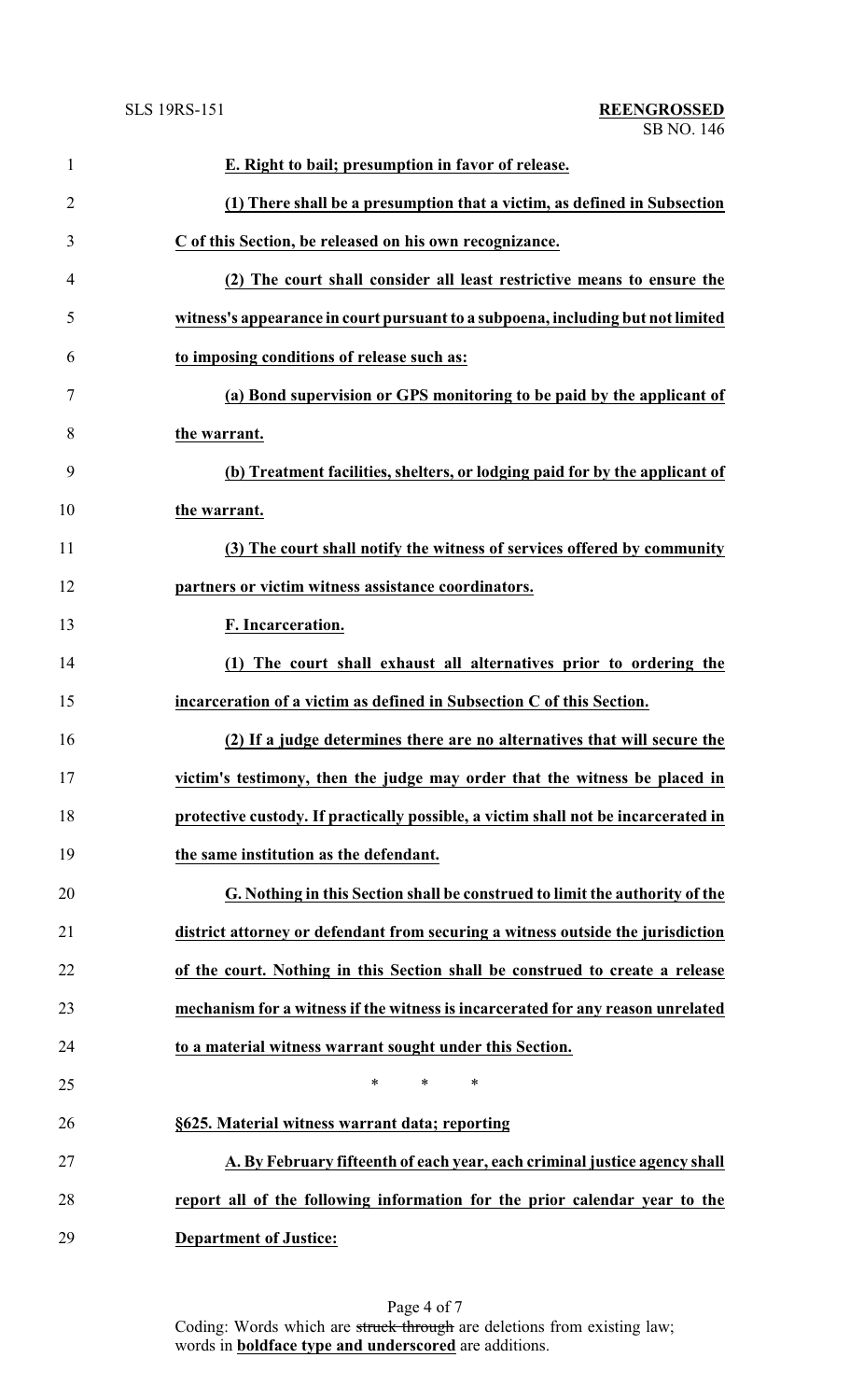| $\mathbf{1}$   | (1) The number of material witness warrants applied for.                                      |
|----------------|-----------------------------------------------------------------------------------------------|
| $\overline{2}$ | (2) The number of material witness warrants signed by a judge.                                |
| 3              | (3) The number of material witness warrants executed.                                         |
| $\overline{4}$ | $(4)$ The number of victims as defined in R.S. 15:257.1(C) incarcerated                       |
| 5              | pursuant to a material witness warrant.                                                       |
| 6              | B.(1) By March first of each year, the Department of Justice shall                            |
| 7              | transmit the information required in Subsection A of this Section to the                      |
| 8              | chairman of the Senate Committee on Judiciary C and the chairman of the                       |
| 9              | House Committee on Judiciary and shall publish the information on the                         |
| 10             | Department of Justice's website.                                                              |
| 11             | (2) The Department of Justice's report shall also include the name and                        |
| 12             | contact information of each criminal justice agency that failed to submit the                 |
| 13             | report required by Subsection A of this Section.                                              |
| 14             | C. "Criminal justice agency" has the same meaning as defined in R.S.                          |
|                | $15:624(D)(1)$ .                                                                              |
| 15             |                                                                                               |
| 16             | Section 2. This Act shall become effective upon signature by the governor or, if not          |
| 17             | signed by the governor, upon expiration of the time for bills to become law without signature |
| 18             | by the governor, as provided by Article III, Section 18 of the Constitution of Louisiana. If  |
| 19             | vetoed by the governor and subsequently approved by the legislature, this Act shall become    |

The original instrument and the following digest, which constitutes no part of the legislative instrument, were prepared by Alden A. Clement Jr.

DIGEST SB 146 Reengrossed 2019 Regular Session Morrell

Present law provides that if the testimony of a witness is essential to the prosecution or the defense, and it may become impracticable to secure the presence of the person by subpoena, then upon motion of the district attorney or a defendant, a judge is to issue a warrant for the arrest of the witness. Present law further provides that the witness is to be arrested and held in the parish jail or other suitable place as designated by the court, until he gives an appearance bond as provided for defendants admitted to bail, or until his testimony has been given or dispensed with.

Proposed law provides an exception to present law for material witness warrants for victims of sex offenses and intimate partner violence.

Page 5 of 7 Coding: Words which are struck through are deletions from existing law; words in **boldface type and underscored** are additions.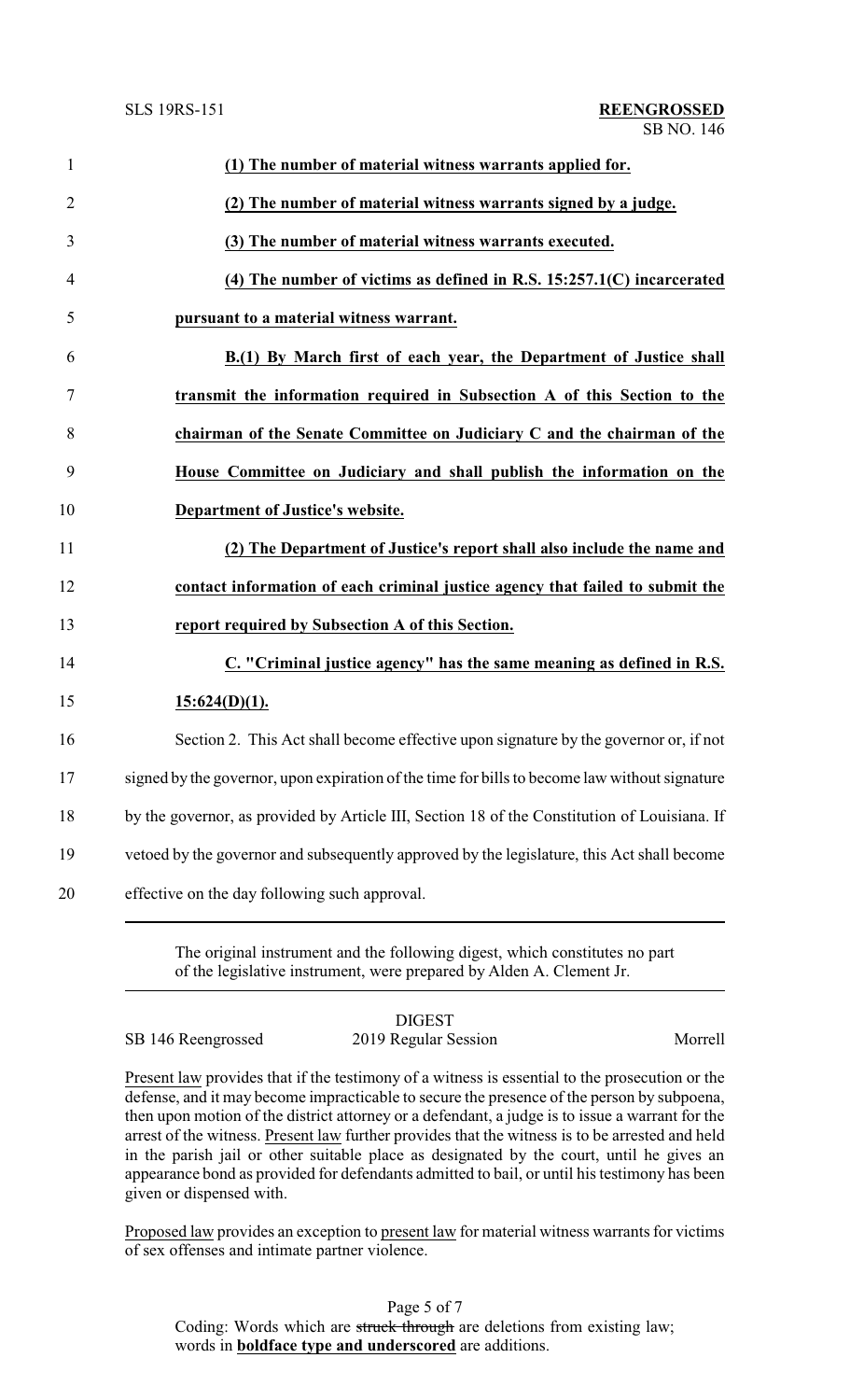Proposed law provides that in certain misdemeanor prosecution cases, defined as a sex offense under present law, or the present law crimes of battery of a dating partner, domestic abuse battery, or domestic abuse aggravated assault, a judge shall not order a material witness warrant to secure the presence of a victim.

Proposed law provides that in certain felony prosecution cases, defined as a sex offense under present law, or the present law crimes of battery of a dating partner, domestic abuse battery, or domestic abuse aggravated assault against a current or former spouse, a judge shall not order a material witness warrant to secure the presence of a victim unless an applicant presents an affidavit to the judge attesting to all of the following:

- (1) Efforts made by the applicant to secure the witness's appearance in court.
- (2) The witness testimony is essential to the prosecution or defense of a criminal proceeding.
- (3) The affidavit is filed in compliance with present law.

Proposed law provides that when the appearance of a secured victim occurs, immediate

Notification must be made to the judge who signed the warrant, the duty judge or magistrate as well as the applicant who requested the order.

Proposed law provides that upon notification that the witness has been secured:

- (1) Within the jurisdiction of the issued material warrant, the secured victim shall be brought before the judge on the next scheduled business day.
- (2) Outside the jurisdiction of the issued material warrant, the secured victim shall be brought before the judge as soon as practically possible.

Proposed law provides that the judge shall explore all available alternatives to incarceration to ensure the victim's appearance in court, and be notified of certain rights, including a right to counsel.

Proposed law provides a presumption that the victim be released on his own recognizance.

Proposed law provides certain conditions of release for such secured victim such as bond supervision, GPS monitoring, treatment facilities, shelters, lodging, or services offered by community partners or victim witness assistance coordinators.

Proposed law provides that the judge may order that the secured victim be placed in protective custody as an alternative to incarceration. If possible, a victim shall not be incarcerated in the same institution as the defendant.

Proposed law provides for a reporting system of information regarding material witness warrant data.

Effective upon signature of the governor or lapse of time for gubernatorial action.

(Amends R.S. 15:257; adds R.S. 15:257.1 and 625)